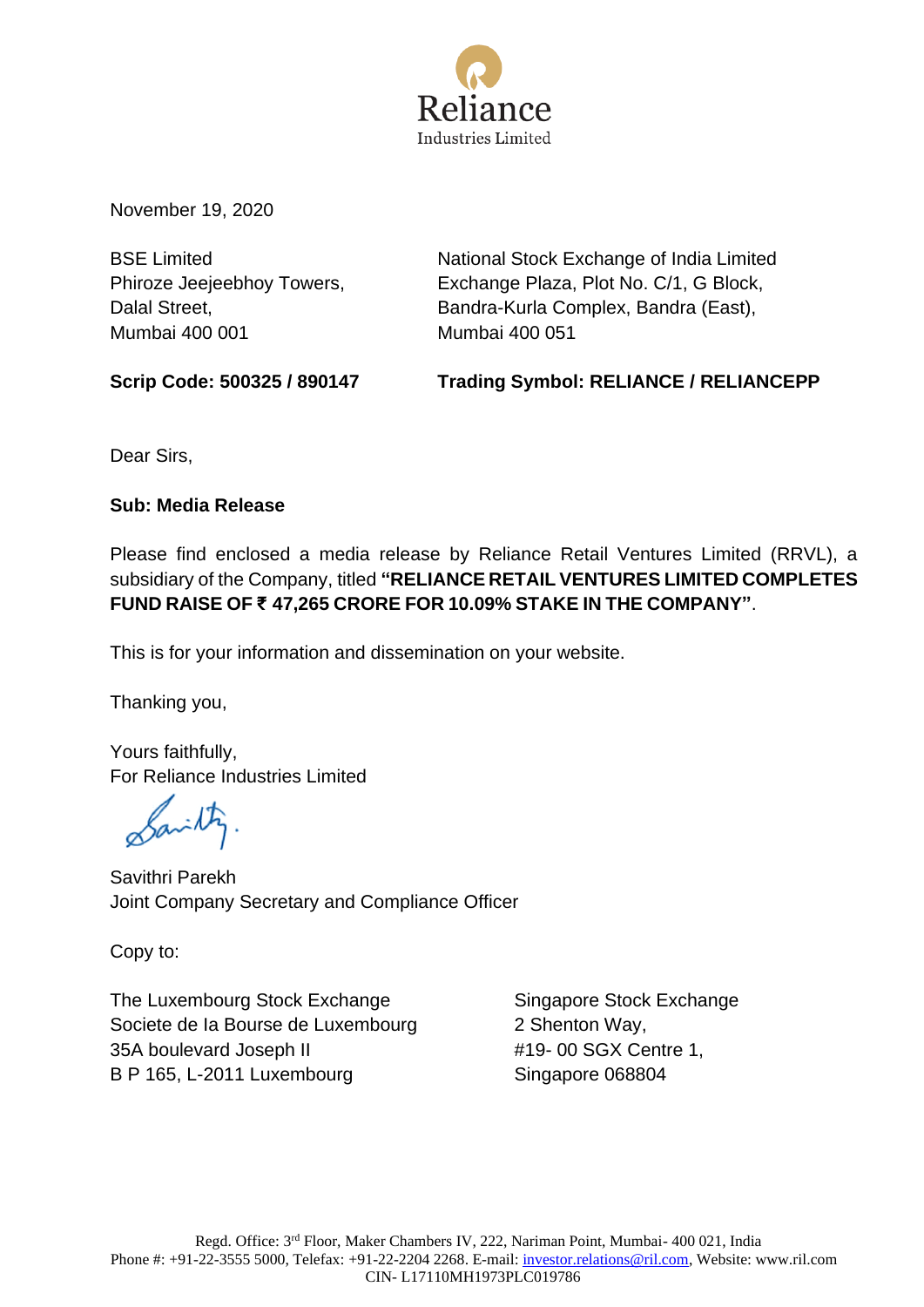

**MEDIA RELEASE**

#### **RELIANCE RETAIL VENTURES LIMITED COMPLETES FUND RAISE OF ₹ 47,265 CRORE FOR 10.09% STAKE IN THE COMPANY**

#### **LARGEST FUND RAISE EXERCISE IN THE SECTOR COMPLETED WITHIN 2 MONTHS**

## **ALL THE INVESTMENTS HAVE BEEN COMPLETED, WITH RECEIPT OF FUNDS AND ISSUE OF SHARES**

### **STRONG ENDORSEMENT BY LEADING GLOBAL INVESTORS OF ROBUST BUSINESS MODEL OF RELIANCE RETAIL VENTURES AND ITS TRANSFORMATIONAL IMPACT**

*Mumbai, November 19, 2020:* Reliance Industries Limited ("Reliance Industries") and Reliance Retail Ventures Limited ("RRVL") have completed the current phase of partner induction and fund raise exercise for RRVL.

RRVL has received cumulative subscription amount of ₹ 47,265 crore from the following financial partners and allotted 69,27,81,234 equity shares to them. The respective equity stake in RRVL, on a fully diluted basis, is also provided in the following table:

| S No           | <b>Investor Name</b>                           | <b>Investment</b><br><b>Date</b> | <b>Investment</b><br><b>Amount</b><br>$(5$ crore) | % Stake<br>(on fully<br>diluted basis) |
|----------------|------------------------------------------------|----------------------------------|---------------------------------------------------|----------------------------------------|
| 1              | <b>Silver Lake Partners</b>                    | 25-Sep-20                        | 7,500.00                                          | 1.60%                                  |
| $\overline{2}$ | Silver Lake Partners - Co-<br><b>Investors</b> | 9-Oct-20                         | 1,875.00                                          | 0.40%                                  |
| 3              | <b>KKR</b>                                     | 14-Oct-20                        | 5,550.00                                          | 1.19%                                  |
| 4              | Mubadala                                       | 15-Oct-20                        | 6,247.50                                          | 1.33%                                  |
| 5              | <b>ADIA</b>                                    | 15-Oct-20                        | 5,512.50                                          | 1.18%                                  |
| 6              | <b>GIC</b>                                     | 16-Oct-20                        | 5,512.50                                          | 1.18%                                  |
| 7              | <b>TPG</b>                                     | 19-Oct-20                        | 1,837.50                                          | 0.39%                                  |
| 8              | <b>General Atlantic</b>                        | 21-Oct-20                        | 3,675.00                                          | 0.78%                                  |
| 9              | PIF                                            | 9-Nov-20                         | 9,555.00                                          | 2.04%                                  |
|                | <b>Total</b>                                   |                                  | 47,265.00                                         | 10.09%                                 |

Ms Isha Mukesh Ambani, Director of Reliance Retail Ventures Limited, said, "We are proud to have such strong and reputed partners in RRVL. We feel honoured by the phenomenal interest shown by investors in our business and look forward to working with our partners to benefit from their experience and global connectivity. With our focus on New Commerce, we are committed to playing a transformational role in the Indian retail sector by empowering millions of merchants and micro, small and medium enterprises."